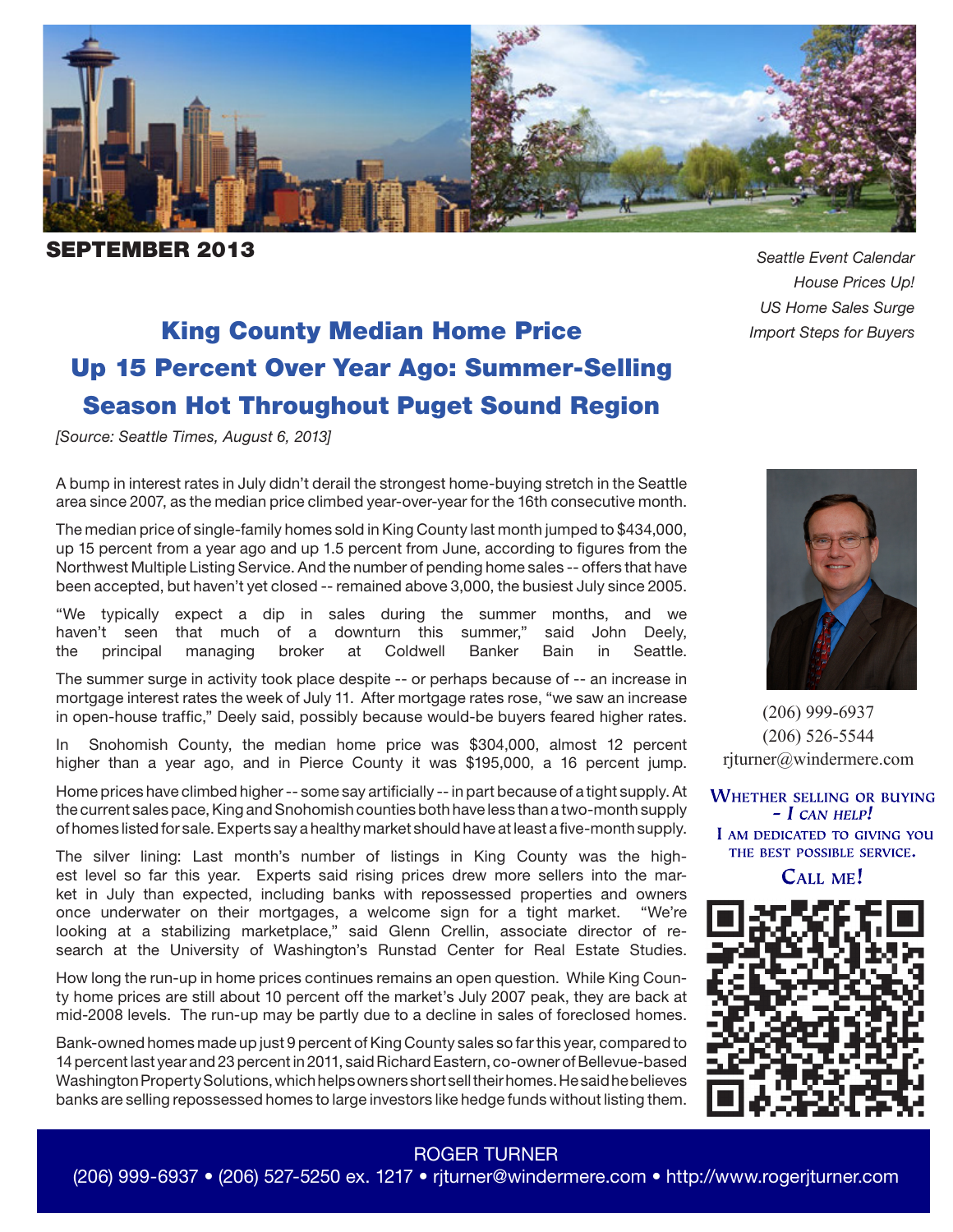## SEATTLE CALENDAR

#### SEATTLE AUTO SHOW

October 16 to 20, 2013

#### CenturyLink Field Event Center

800 Occidental South Seattle, Washington 98134

Wed-Thurs - 1 p.m.-8:30 p.m. Friday -1 p.m.-9 p.m. Saturday - 10 a.m.-9 p.m. Sunday - 10 a.m.-5 p.m.

Over 400 of the 2014 makes/models of import and domestic vehicles including exotics and supercars, alternative fuels/electrics, muscle cars, fuel-savers, trucks, family sedans and vans.

The renowned LeMay-America's Car Museum will be displaying some of their classics from the past.

## BEER TASTING EVENT AT WOODLAND PARK ZOO

#### Thursday, October 3, 2013 5:30 – 8:30 p.m.

Raise your glass to conservation and animals!

Join Woodland Park Zoo for the third annual Brew at the Zoo beer-tasting event on Thursday, October 3. Sample imports, domestics, microbrews and even ciders from over 30 different breweries. 21+ years and over only!

Meanwhile, short sales account for about 13 percent of this year's King County home sales and should continue for at least the next year, Eastern said. Bank of America, Wells Fargo and other banks are approving more short sales to avoid the expense of foreclosure, he said. Eastern said the market's tight inventory is pushing up prices. "I think the slowdown in inventory has artificially boosted values," he said. "When more inventory comes on the market, and it will eventually, you'll see values come down."

Within King County, the 12-monthclimb in median price ranged from a 21.2 percent hike in Southwest King -- still the cheapest, at \$248,500 -- to an 8.9 percent rise on the Eastside, which is the most expensive area, at \$566,258.

Cash buyers continue to play a huge factor in home sales: According to San Diego-based DataQuick, 22.8 percent of June's sales in the Greater Seattle area occurred without any mortgage financing, almost twice the historical monthly average and down only slightly from the previous June.

# US Home Sales Hit 5.39 Million in July, Highest Since 2009

*[Source: Seattle Times, August 21, 2013]*

U.S. sales of previously occupied homes surged in July to a seasonally adjusted annual rate of 5.39 million, approaching a healthy level for the first time since November 2009. The spike in sales shows housing remains a driving force for the economy even as mortgage rates rise.

The National Association of Realtors said Wednesday that sales jumped 6.5 percent last month from a 5.06 million pace in June. They have risen 17.2 percent over the past 12 months ago. Sales have now stayed above an annual pace of 5 million for three straight months. The last time that happened was in 2007. And sales are well above the 3.45 million pace hit in July 2010, the low point after the housing bubble burst.

Home sales jumped in July despite higher mortgage rates, which have risen a full percentage point since early May. Higher rates may have encouraged some potential homebuyers to close deals early. The July report captures completed sales, which tend to reflect mortgage rates that were locked in one or two months earlier. So the impact of higher mortgage rates on the market may not be clear until the August report.

And sales could slow later this year, especially if the Federal Reserve scales back its bond purchases. The bond purchases have kept long-term interest rates, including mortgage rates, low. For now, the average rate on the 30-year fixed mortgage remains low by historical standards. It was just 4.4 percent last week.

"All in, the one-percentage-point jump in mortgage rates in the past year doesn't seem to have slowed home sales, as affordability remains attractive in most regions," said Sal Guatieri, senior economist at BMO Capital Markets. "The jump in rates might have pulled forward some purchases, so a few more months of data are likely needed to wave the all clear flag."

Steady hiring and low mortgage rates have helped the housing market recover over the last year. Banks are also slowly easing tight credit standards, which have made it hard for many people to get mortgages.

The number of available homes is also rising slowly and should support more sales. The supply of unsold homes rose 5.6 percent in July to 2.28 million. That's still 5 percent below last year's figure. A limited supply has been pushed up prices nationwide.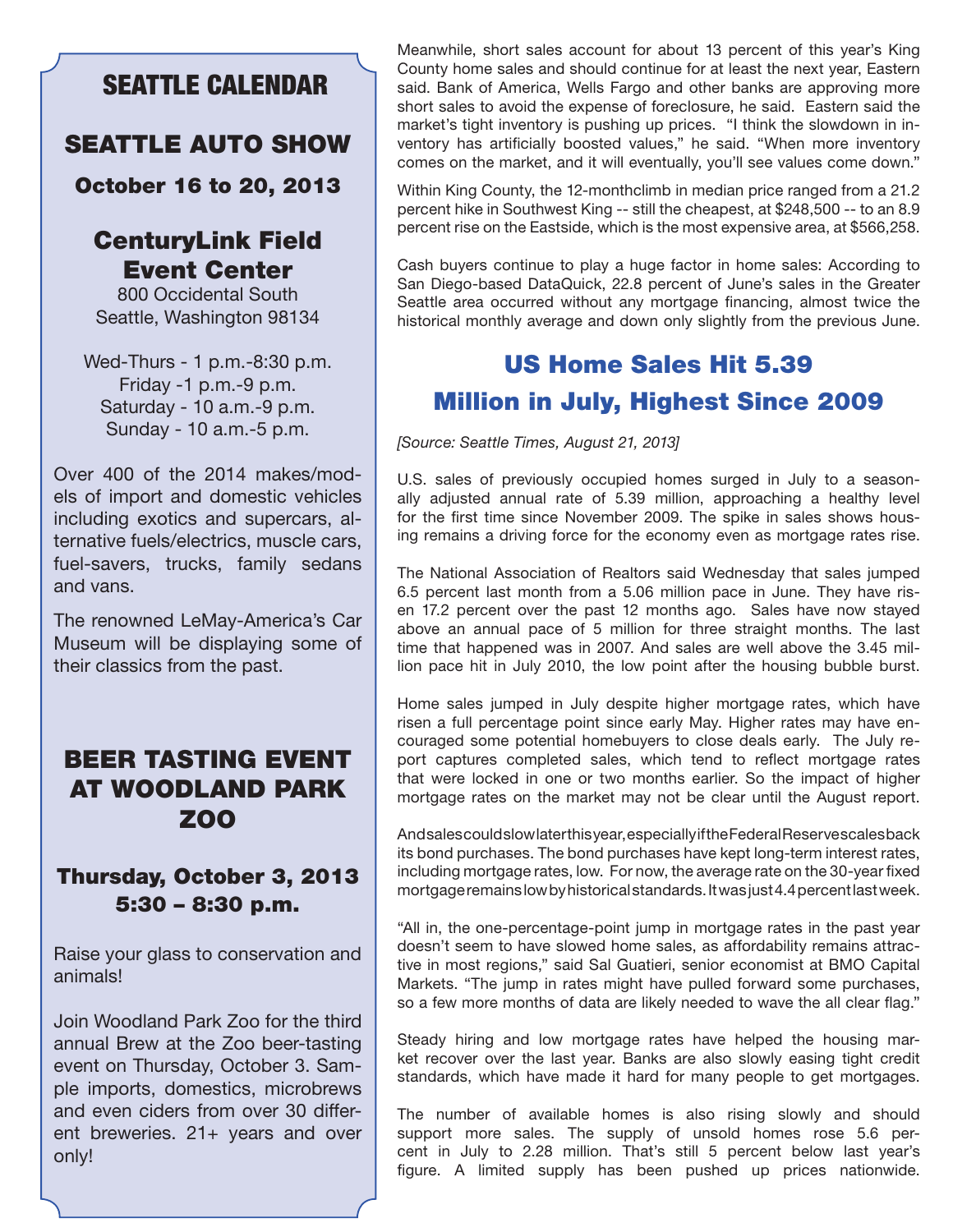There were other positive signals in the report. The proportion of distressed sales including foreclosures stayed at 15 percent, the lowest since the Realtors began tracking the figure in October 2008. And investors made up just 16 percent of purchases, down from a recent peak of 22 percent in February. The smaller proportion of investors suggests the market is slowly returning to normal.

One troubling sign: First-time homebuyers aren't returning to the market. They usually help drive rebounds in home sales. But they made up only 29 percent of sales in July, below the 40 percent level consistent with a healthy market.

A brighter housing market helps the broader economy. Rising home sales boosts spending at furniture and home supply stores and lifts realtors' incomes. Higher home values also make consumers feel wealthier, which lifts their confidence and encourages more spending. Consumer spending drives roughly 70 percent of economic activity.

## Important Initial Steps for Today's Homebuyer

*Source: Seattle Times, August 9, 2013*

Purchasing a new home is a major life decision. It can be fun and exciting, but also a bit scary. Here are a few suggestions for getting the most out of this process.

OK, you and your family have decided that you're moving. Now what?

Purchasing a new home is a major life decision. It can be fun and exciting, but also a bit scary. Here are a few suggestions for getting the most out of this process. **Start your search online.** A recent survey from the National Association of Realtors says that 90 percent of all homebuyers used the Internet as an information source. Other surveys suggest that as many as 80 percent of all prospective homeowners start their search on the Web before they even get in their cars and start driving around. And why not? There is a plethora of timely and accurate information available that will help you determine where you want to live, how much you can spend, current home values and other important data.

Get to know your lender. It will save time and aggravation if you select a good lender early on and get prequalified for a home loan. One simple way is to ask four or five friends for their personal recommendations. Then interview a couple of lenders and make a decision. While they offer similar programs, you need to find a lender that is reputable, as well as a loan representative whom you trust.

**Find an agent.** Once you have narrowed down your search on the Web and met with a lender, seek out a professional real estate agent to help. If you are considering new construction, licensed, on-site agents are in daily contact with builders and can help you with your purchase. Or you may choose to hire your own buyer's agent. Either way, this transaction is simply too big and too important to manage without help. And remember: The seller pays the commissions, not you.

**Embrace presales.** There aren't very many finished homes on the marketplace today. This limits selection, which isn't a good thing. But buying a home that's yet to be constructed or only partially built can be a hoot. In some cases you will have a chance to personalize the design or some features. And in an environment of escalating prices and rising interest rates, you can lock in tomorrow's value today.

**Lighten up.** Finally, have some fun looking for a new home. Gather information, be methodical and start getting excited about a new chapter in your life.

# SEATTLE FALL HOME SHOW Friday Oct 4 – Sunday Oct 6, 2013.

## CenturyLink Field Event Center

The Seattle Home Show is the Northwest's largest consumer home show with everything for the home – indoors and out – at two annual shows in downtown Seattle at CenturyLink Field Event Center. The Spring and Fall shows present hundreds of exhibits including builders, remodelers, the latest appliances and fixtures, decorating, landscaping… everything from floor to ceiling and beyond. Attendees also enjoy special features including seminars and wine tasting.

#### **SEATTLE SPORTS SCHEDULE**

| <b>SEATTLE SEAHAWK SCHEDULE</b><br>http://seahawks.com/ |            |                    |  |  |  |  |  |
|---------------------------------------------------------|------------|--------------------|--|--|--|--|--|
|                                                         |            |                    |  |  |  |  |  |
| 10/6                                                    | $10:00$ AM | AT COLTS           |  |  |  |  |  |
| 10/13                                                   | 1:05PM     | <b>V.S. TITANS</b> |  |  |  |  |  |
| 10/17                                                   | 5:25PM     | AT CARDINALS       |  |  |  |  |  |
| 10/28                                                   | 5:40PM     | AT RAMS            |  |  |  |  |  |
|                                                         |            |                    |  |  |  |  |  |

#### \*\*\*\*\*\*\*\*\*\*\*\*\*\*\*\*\*\*\*\*\*\*\*\*\*\*\*\*\*\*\*\*\*\*\*\*\*\*\*\*\*\*\*\*\*\*\*

**SOUNDERS FC HOME GAMES**

| http://www.soundersfc.com/ |        |  |                   |  |
|----------------------------|--------|--|-------------------|--|
| 10/9                       | 7:00PM |  | V.S. WHITECAPS FC |  |
| 10/27                      | 6:00PM |  | V.S. LAGALAXY     |  |

#### **WASHINGTON HUSKY SCHEDULE**

|       | http://gohuskies.com |  |  |  |  |
|-------|----------------------|--|--|--|--|
|       |                      |  |  |  |  |
| 10/5  | AT STANFORD          |  |  |  |  |
| 10/12 | V.S. OREGON          |  |  |  |  |
| 10/19 | AT ARIZONA ST        |  |  |  |  |
| 10/26 | V.S. CALIFORNIA      |  |  |  |  |